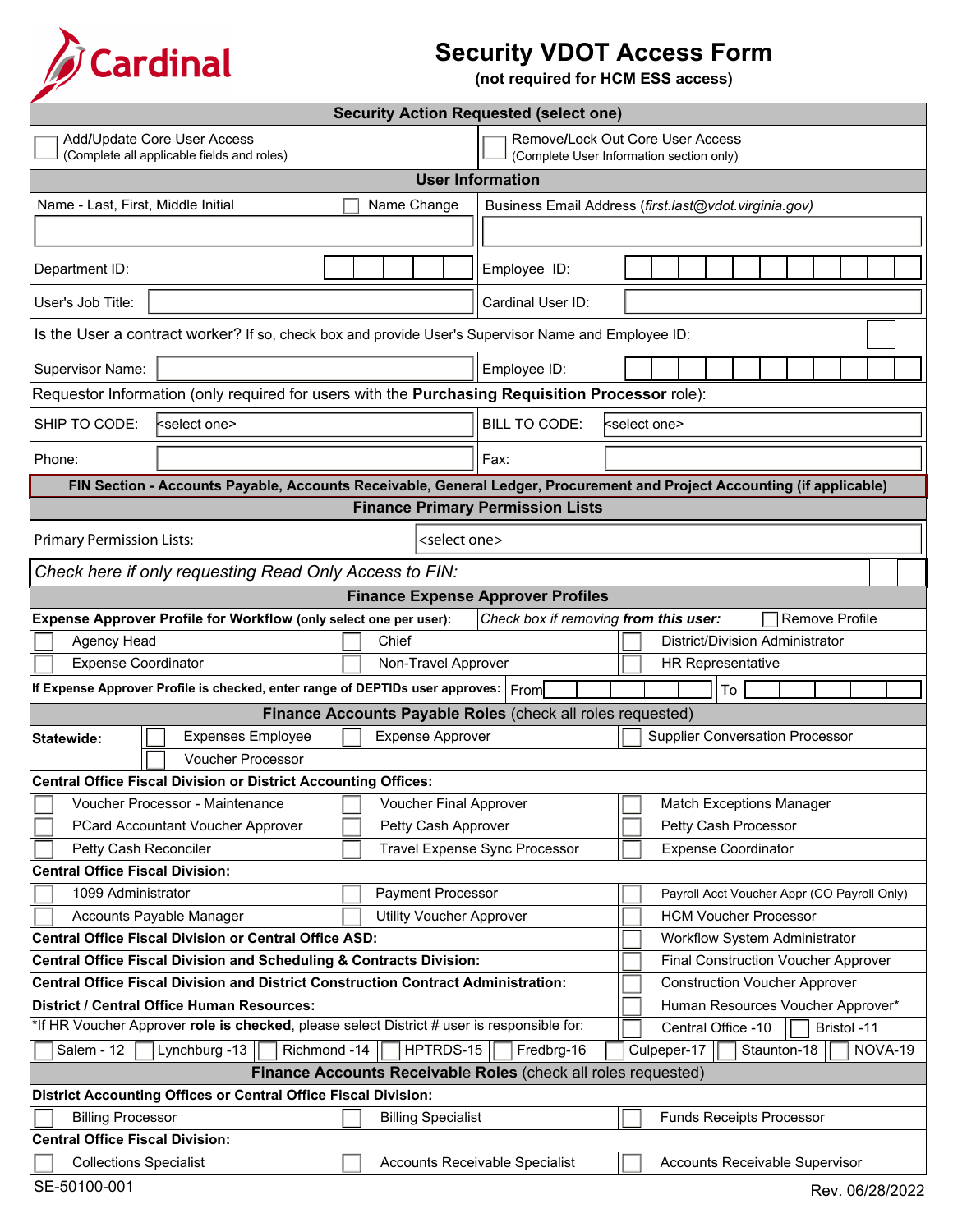| Payment Unpost<br><b>Funds Receipts Manager</b>                                                                                                                                                             |                                                          |       |                                                       |                                        |                                                       |  |                                                                                                 |                                                                                    |                       |                                       | Accounts Receivable Fiscal Manager |                                |                                                                                   |                        |                                     |  |  |  |
|-------------------------------------------------------------------------------------------------------------------------------------------------------------------------------------------------------------|----------------------------------------------------------|-------|-------------------------------------------------------|----------------------------------------|-------------------------------------------------------|--|-------------------------------------------------------------------------------------------------|------------------------------------------------------------------------------------|-----------------------|---------------------------------------|------------------------------------|--------------------------------|-----------------------------------------------------------------------------------|------------------------|-------------------------------------|--|--|--|
| <b>FHWA Specialist</b><br><b>Billing Approver</b>                                                                                                                                                           |                                                          |       |                                                       |                                        |                                                       |  |                                                                                                 |                                                                                    |                       | <b>Billing Worksheet Approver</b>     |                                    |                                |                                                                                   |                        |                                     |  |  |  |
| <b>Bill Adjustment Specialist</b>                                                                                                                                                                           |                                                          |       |                                                       |                                        |                                                       |  |                                                                                                 |                                                                                    |                       |                                       |                                    |                                |                                                                                   |                        |                                     |  |  |  |
| Finance General Ledger Roles (check all roles requested)                                                                                                                                                    |                                                          |       |                                                       |                                        |                                                       |  |                                                                                                 |                                                                                    |                       |                                       |                                    |                                |                                                                                   |                        |                                     |  |  |  |
| <b>Statewide:</b>                                                                                                                                                                                           |                                                          |       | Journal Processor                                     |                                        |                                                       |  |                                                                                                 |                                                                                    |                       | Agency Use 1 ChartField Administrator |                                    |                                |                                                                                   |                        | <b>Operational Budget Processor</b> |  |  |  |
| <b>Central Office Fiscal Division and District Accounting Offices:</b>                                                                                                                                      |                                                          |       |                                                       |                                        |                                                       |  |                                                                                                 |                                                                                    |                       |                                       |                                    |                                | <b>Agency Journal Approver</b>                                                    |                        |                                     |  |  |  |
| <b>Financial Planning Division:</b><br><b>Agency Budget Approver</b>                                                                                                                                        |                                                          |       |                                                       |                                        |                                                       |  | <b>Agency Budget Processor</b>                                                                  |                                                                                    |                       |                                       |                                    |                                |                                                                                   |                        |                                     |  |  |  |
| <b>Central Office Fiscal Div:</b>                                                                                                                                                                           |                                                          |       | Agency ChartField Administrator                       |                                        |                                                       |  |                                                                                                 |                                                                                    |                       |                                       |                                    | Agency GL System Administrator |                                                                                   |                        |                                     |  |  |  |
|                                                                                                                                                                                                             |                                                          |       | <b>GL nVision Executer</b>                            |                                        |                                                       |  |                                                                                                 | <b>GL System Processor</b><br>Mark Journal Post (Restricted)                       |                       |                                       |                                    |                                |                                                                                   |                        |                                     |  |  |  |
|                                                                                                                                                                                                             |                                                          |       |                                                       |                                        | Finance Procurement Roles (check all roles requested) |  |                                                                                                 |                                                                                    |                       |                                       |                                    |                                |                                                                                   |                        |                                     |  |  |  |
| <b>Statewide:</b><br><b>Purchasing Requisition Processor</b>                                                                                                                                                |                                                          |       |                                                       | <b>Strategic Sourcing Collaborator</b> |                                                       |  |                                                                                                 |                                                                                    |                       |                                       |                                    |                                | <b>Buyer</b>                                                                      |                        |                                     |  |  |  |
| <b>PCard User</b>                                                                                                                                                                                           |                                                          |       |                                                       | <b>PCard Supervisor</b>                |                                                       |  |                                                                                                 |                                                                                    |                       |                                       |                                    |                                | <b>PCard Administrator</b>                                                        |                        |                                     |  |  |  |
|                                                                                                                                                                                                             |                                                          |       | <b>Purchasing Contracts Administrator</b>             |                                        |                                                       |  | <b>Bid Processor</b>                                                                            |                                                                                    |                       |                                       |                                    |                                |                                                                                   |                        | StoreKeeper                         |  |  |  |
| Location Names(s) and Code(s) for stock locations requested (required for Storekeeper role):                                                                                                                |                                                          |       |                                                       |                                        |                                                       |  |                                                                                                 |                                                                                    |                       |                                       |                                    |                                |                                                                                   |                        |                                     |  |  |  |
| Name:<br>Code:                                                                                                                                                                                              |                                                          |       |                                                       | Name:                                  |                                                       |  |                                                                                                 | Code:                                                                              |                       |                                       |                                    |                                | Additional codes added on page 3 in the<br>'Additional Comments Section' of form. |                        |                                     |  |  |  |
| Name:                                                                                                                                                                                                       |                                                          | Code: |                                                       | Name:                                  |                                                       |  |                                                                                                 | Code:                                                                              |                       |                                       |                                    | Name:<br>Code:                 |                                                                                   |                        |                                     |  |  |  |
| <b>Central Office and District Administrative</b><br><b>Services:</b>                                                                                                                                       |                                                          |       |                                                       |                                        | <b>Strategic Sourcing Buyer</b>                       |  |                                                                                                 | Procurement System Administrator                                                   |                       |                                       |                                    |                                |                                                                                   |                        |                                     |  |  |  |
|                                                                                                                                                                                                             |                                                          |       |                                                       |                                        | Procurement Manager*                                  |  |                                                                                                 | Senior Procurement Manager**                                                       |                       |                                       |                                    |                                |                                                                                   |                        |                                     |  |  |  |
|                                                                                                                                                                                                             |                                                          |       |                                                       |                                        |                                                       |  |                                                                                                 | Procurement* or Senior Procurement Manager** Role checked, select District Number: |                       |                                       |                                    |                                | Central Office -10<br>Bristol -11                                                 |                        |                                     |  |  |  |
|                                                                                                                                                                                                             | Lynchburg -13<br>Richmond -14<br>HPTRDS-15<br>Salem - 12 |       |                                                       |                                        |                                                       |  |                                                                                                 | Fredbrg-16<br>Culpeper-17                                                          |                       |                                       |                                    |                                |                                                                                   | Staunton-18<br>NOVA-19 |                                     |  |  |  |
| <b>Central Office Administrative Services &amp; Consultant Procurement Divisions:</b>                                                                                                                       |                                                          |       |                                                       |                                        |                                                       |  |                                                                                                 |                                                                                    |                       |                                       |                                    |                                | <b>Administrative Services Director</b>                                           |                        |                                     |  |  |  |
| <b>Central Office Fiscal Division:</b>                                                                                                                                                                      |                                                          |       |                                                       |                                        |                                                       |  | <b>Fiscal Inventory Manager</b><br>Finance Project Accounting Roles (check all roles requested) |                                                                                    |                       |                                       |                                    |                                |                                                                                   |                        |                                     |  |  |  |
|                                                                                                                                                                                                             |                                                          |       |                                                       |                                        |                                                       |  |                                                                                                 |                                                                                    |                       |                                       |                                    |                                |                                                                                   |                        |                                     |  |  |  |
| Fiscal, Financial Planning, Programming, Transportation Planning or Virginia Center for Transportation Innovation and Research:                                                                             |                                                          |       |                                                       |                                        |                                                       |  |                                                                                                 |                                                                                    |                       |                                       |                                    |                                |                                                                                   |                        |                                     |  |  |  |
| Projects Manager<br><b>Accounting Distribution Specialist</b>                                                                                                                                               |                                                          |       |                                                       |                                        |                                                       |  |                                                                                                 |                                                                                    |                       |                                       |                                    |                                |                                                                                   |                        |                                     |  |  |  |
| <b>Central Office Fiscal Division:</b><br><b>Accounting Distribution Approver</b><br>Project Status Approver<br><b>Project Accounting Configurator</b><br>Work Breakdown Structure Control Status Processor |                                                          |       |                                                       |                                        |                                                       |  | <b>Contracts Manager</b>                                                                        |                                                                                    |                       |                                       |                                    |                                |                                                                                   |                        |                                     |  |  |  |
|                                                                                                                                                                                                             |                                                          |       |                                                       |                                        |                                                       |  |                                                                                                 |                                                                                    |                       |                                       |                                    |                                |                                                                                   |                        |                                     |  |  |  |
| Finance Buyer Setup (if applicable)<br>Note: if authorized to buy goods or services other than SPCC                                                                                                         |                                                          |       |                                                       |                                        |                                                       |  |                                                                                                 |                                                                                    |                       |                                       |                                    |                                |                                                                                   |                        |                                     |  |  |  |
| SHIP TO CODE:                                                                                                                                                                                               | kselect one>                                             |       |                                                       |                                        |                                                       |  |                                                                                                 | BILL TO CODE:<br>kselect one>                                                      |                       |                                       |                                    |                                |                                                                                   |                        |                                     |  |  |  |
| Phone:                                                                                                                                                                                                      |                                                          |       |                                                       |                                        |                                                       |  |                                                                                                 | Fax:                                                                               |                       |                                       |                                    |                                |                                                                                   |                        |                                     |  |  |  |
| Buyers user is                                                                                                                                                                                              |                                                          |       |                                                       |                                        |                                                       |  |                                                                                                 |                                                                                    | <b>Current Buyers</b> |                                       |                                    |                                |                                                                                   |                        |                                     |  |  |  |
| authorized for:                                                                                                                                                                                             |                                                          |       |                                                       |                                        |                                                       |  | that should have                                                                                |                                                                                    |                       |                                       |                                    |                                |                                                                                   |                        |                                     |  |  |  |
|                                                                                                                                                                                                             |                                                          |       |                                                       |                                        | authorization for                                     |  |                                                                                                 |                                                                                    |                       |                                       |                                    |                                |                                                                                   |                        |                                     |  |  |  |
|                                                                                                                                                                                                             |                                                          |       |                                                       |                                        |                                                       |  |                                                                                                 | the new/updated<br>user:                                                           |                       |                                       |                                    |                                |                                                                                   |                        |                                     |  |  |  |
|                                                                                                                                                                                                             |                                                          |       |                                                       |                                        |                                                       |  |                                                                                                 |                                                                                    |                       |                                       |                                    |                                |                                                                                   |                        |                                     |  |  |  |
|                                                                                                                                                                                                             |                                                          |       |                                                       |                                        |                                                       |  |                                                                                                 |                                                                                    |                       |                                       |                                    |                                |                                                                                   |                        |                                     |  |  |  |
| <b>Additional Role (if applicable)</b>                                                                                                                                                                      |                                                          |       |                                                       |                                        |                                                       |  |                                                                                                 |                                                                                    |                       |                                       |                                    |                                |                                                                                   |                        |                                     |  |  |  |
| <b>VDOT Special (Restricted)</b>                                                                                                                                                                            |                                                          |       |                                                       |                                        |                                                       |  |                                                                                                 |                                                                                    |                       |                                       |                                    |                                |                                                                                   |                        |                                     |  |  |  |
| HCM Section - Benefits, Human Resources, Payroll and Time & Attendance Roles (if applicable)                                                                                                                |                                                          |       |                                                       |                                        |                                                       |  |                                                                                                 |                                                                                    |                       |                                       |                                    |                                |                                                                                   |                        |                                     |  |  |  |
| <b>HCM Primary Permission List</b>                                                                                                                                                                          |                                                          |       |                                                       |                                        |                                                       |  |                                                                                                 |                                                                                    |                       |                                       |                                    |                                |                                                                                   |                        |                                     |  |  |  |
| <b>Primary Permission List:</b><br>50100 - V_PRIM_50100_USERS                                                                                                                                               |                                                          |       |                                                       |                                        |                                                       |  |                                                                                                 |                                                                                    |                       |                                       |                                    |                                |                                                                                   |                        |                                     |  |  |  |
| <b>HCM Benefits Roles</b> (check all roles requested)                                                                                                                                                       |                                                          |       |                                                       |                                        |                                                       |  |                                                                                                 |                                                                                    |                       |                                       |                                    |                                |                                                                                   |                        |                                     |  |  |  |
| <b>Benefits Administrator</b>                                                                                                                                                                               |                                                          |       |                                                       |                                        |                                                       |  |                                                                                                 |                                                                                    |                       | <b>Benefits Read Only</b>             |                                    |                                |                                                                                   |                        |                                     |  |  |  |
|                                                                                                                                                                                                             |                                                          |       | HCM Human Resources Roles (check all roles requested) |                                        |                                                       |  |                                                                                                 |                                                                                    |                       |                                       |                                    |                                |                                                                                   |                        |                                     |  |  |  |
| <b>HR Administrator</b>                                                                                                                                                                                     |                                                          |       |                                                       |                                        | <b>HR Position Management</b>                         |  |                                                                                                 |                                                                                    |                       |                                       |                                    |                                |                                                                                   |                        | HR Manager Reports                  |  |  |  |
| HR Read Only Sensitive Data<br>HR Read Only                                                                                                                                                                 |                                                          |       |                                                       |                                        |                                                       |  | <b>EPR Only Entry</b>                                                                           |                                                                                    |                       |                                       |                                    |                                |                                                                                   |                        |                                     |  |  |  |